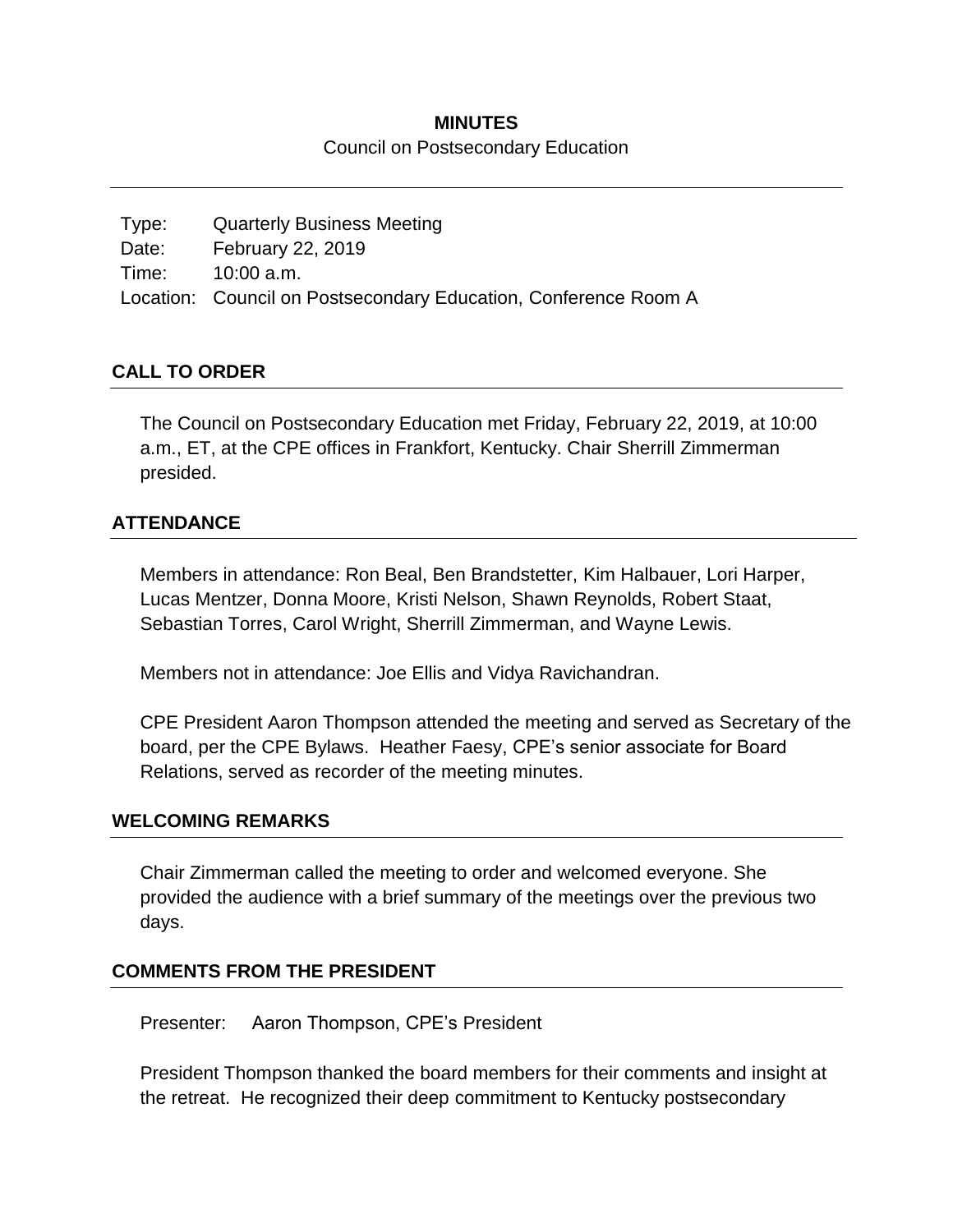students and ways we can advance the state's goal to get more Kentucky's citizens educated.

President Thompson also thanked the campus presidents and student body presidents for attending the joint meeting. He also discussed his commitment to getting regular input from students through advisory groups and regular campus and community visits.

Finally, President Thompson discussed CPE's work since the November 2018 Council meetings which included the advancement of his high level priorities, the need for higher education to be more visible and why its important for Kentucky's future, the new brand "Higher Education Matters," and the remaining dates of the listening tour.

## **2018 ANNUAL REPORT – KY'S COMMUNITY & TECHNICAL COLLEGES & SYSTEM**

| Presenters: | Jay Box, President, KCTCS                 |
|-------------|-------------------------------------------|
|             | Koffi Akakpo, President, Bluegrass CTC    |
|             | Ty Handy, President, Jefferson CTC        |
|             | Juston Pate, President, Elizabethtown CTC |
|             | Sherry Zylka, President, Big Sandy CTC    |

Council members received the 2018 Strategic Agenda performance presentation from the community and technical college system (KCTCS). Four presidents from individual campuses attended and discussed ways they are focusing on increasing enrollment and attracting adult learners.

## **PROPOSED COUNCIL RESOLUTIONS**

The Council approved a resolution for Kate Akers, the former executive director of the Kentucky Center for Statistics.

#### **APPROVAL OF MINUTES**

The minutes of the November 15-16, 2018 meetings were approved as distributed.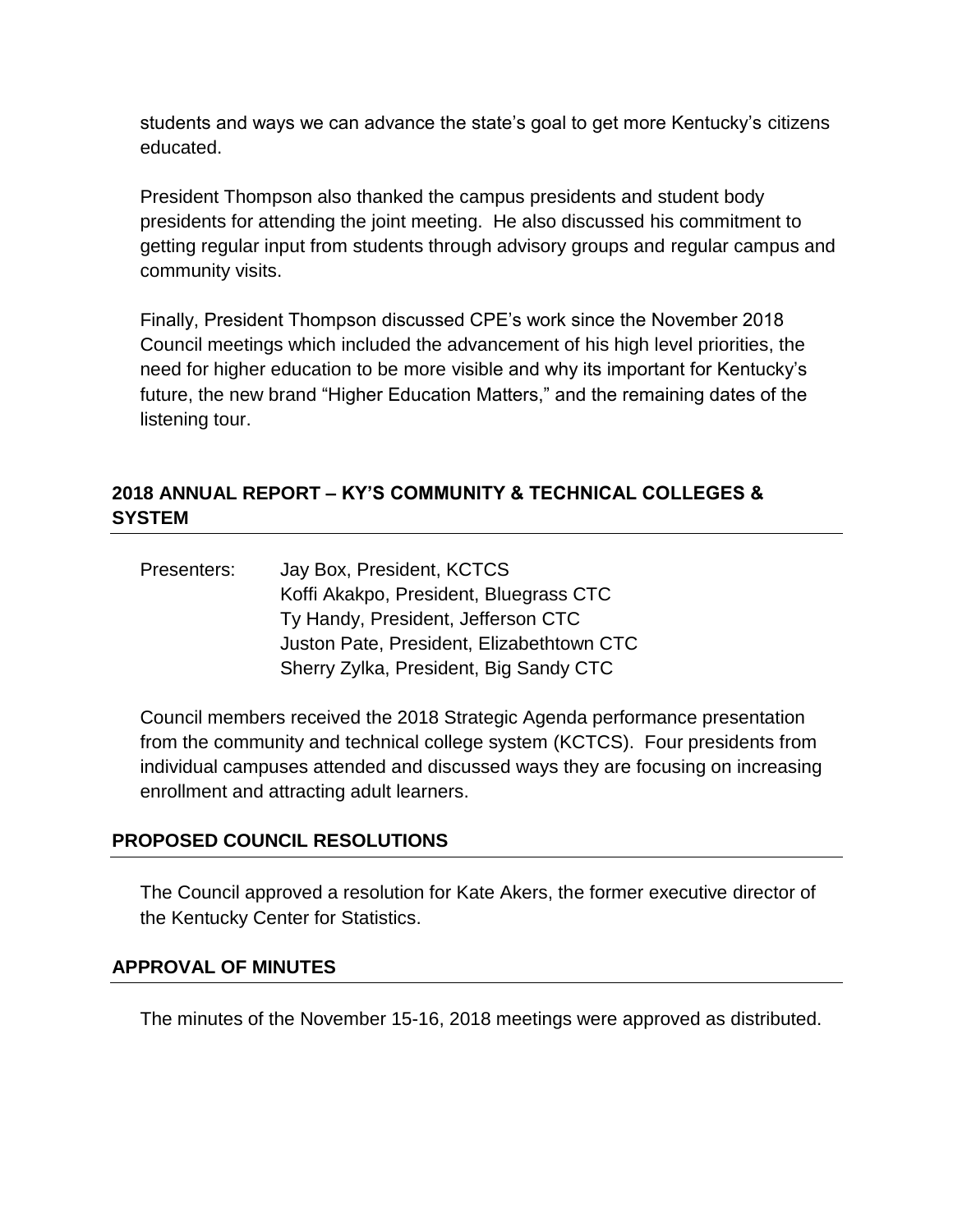## **2019-20 TUITION AND MANDATORY FEES – KENTUCKY STATE UNIVERSITY**

Presenters: Bill Payne, Vice President for Finance and Administration, CPE Shaun McKiernan, Director of Finance and Budget, CPE

In January, Kentucky State University (KSU) officials submitted a tuition and fee proposal for academic year 2019-20 to the Council, along with tuition and fee revenue estimates for fiscal years 2018-19 and 2019-20. Council staff reviewed KSU's proposed rates and determined that they comply with the resident undergraduate rate ceiling adopted by the Council at its April 27, 2018 meeting.

For the 2019-20 academic year, KSU requested no increase in its resident undergraduate base rate. KSU's total tuition and fee charges include an Asset Preservation Fee of \$150.<sup>00</sup> per semester for full-time students (or \$300.<sup>00</sup> annually) and of \$10. $\frac{00}{2}$  per credit hour for part-time students. That fee remains unchanged between academic years 2018-19 and 2019-20.

MOTION: Ms. Wright moved that the Council approve the following 2019-20 tuition and mandatory fee rates for Kentucky State University. Dr. Staat seconded the motion.

VOTE: The motion passed. Mr. Brandstetter abstained from the vote.

# **INTERIM CAPITAL PROJECT – MURRAY STATE UNIVERSITY**

Presenters: Bill Payne, Vice President for Finance and Administration, CPE Shaun McKiernan, Director of Finance and Budget, CPE

Murray State University (MuSU) officials requested authorization for an interim capital project to partially renovate Blackburn Science Building. The project would require \$3,116,000 in institutional resources (agency restricted funds). MuSU personnel will oversee the design and implementation of the project. The project was approved by MuSU's Board of Regents on December 7, 2018.

MOTION: Mr. Mentzer moved that the Council approve Murray State University's request for interim authorization of a capital project to partially renovate Blackburn Science Building using \$3,116,000 in agency-restricted funds. Dr. Staat seconded the motion.

VOTE: The motion passed.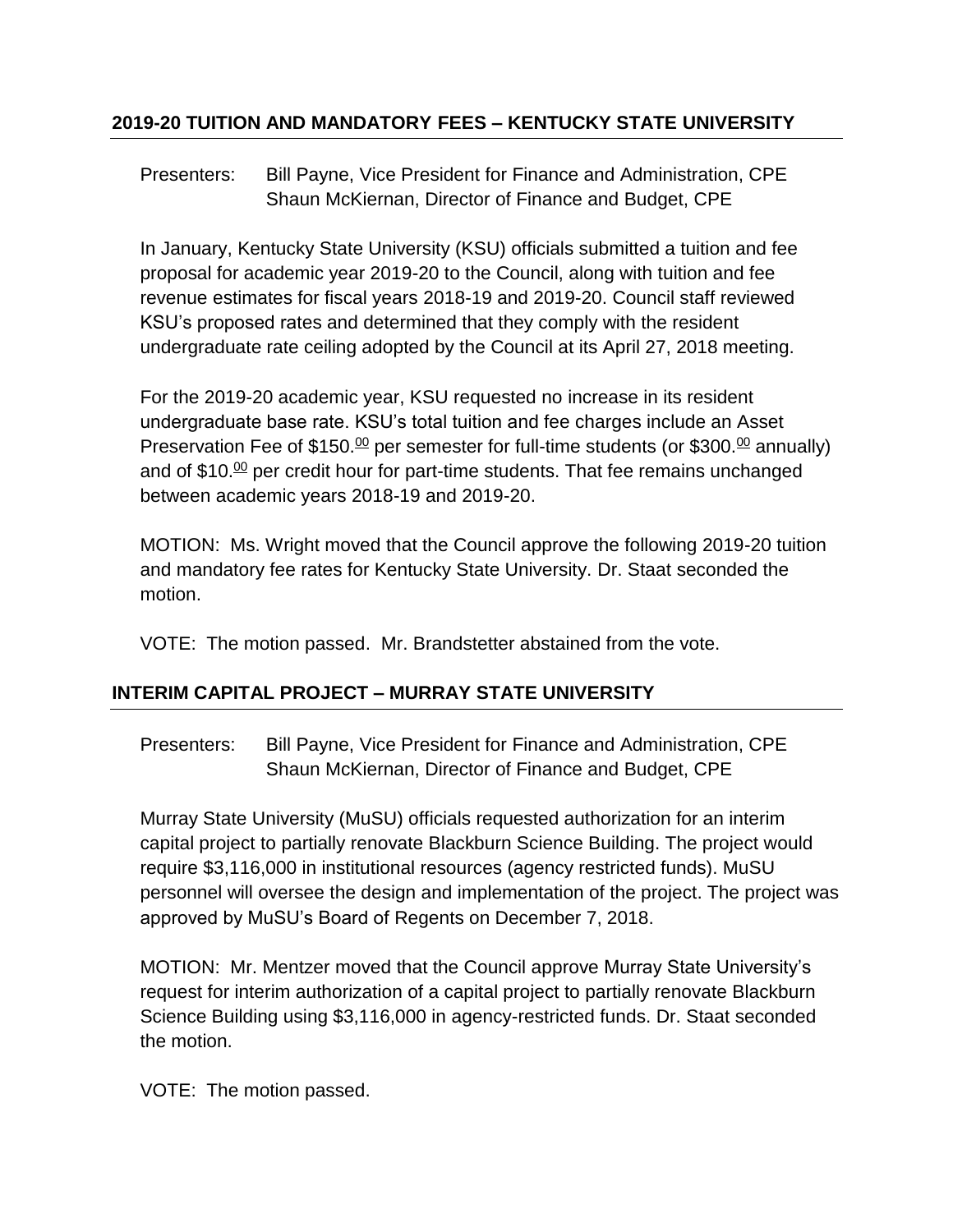## **NEW ACADEMIC PROGRAMS**

Presenter: Melissa Bell, CPE's Associate Vice President of Academic Affairs

KRS 164.020 (15) empowers the Council on Postsecondary Education to define and approve the offering of all postsecondary education technical, associate, baccalaureate, graduate, and professional degree, certificate, or diploma programs in the public postsecondary education institutions.

1) Bachelor of Science: Space Systems Engineering – Morehead State University Program Contact: Dr. Bob Albert, Interim Provost

MOTION: Ms. Moore moved the Council approve the Bachelor of Science in Space Systems Engineering at Morehead State University. Mr. Torres seconded the motion.

VOTE: The motion passed.

2) Bachelor of Arts: Global Languages – Murray State University Program Contact: Dr. Mark Arant, Provost

MOTION: Mr. Torres moved the Council approve the Bachelor of Arts in Global Languages at Murray State University. Mr. Reynolds seconded the motion.

VOTE: The motion passed.

3) Bachelor of Arts: African American and Africana Studies – University of **Kentucky** Program Contact: Dr. Anna Bosch, Associate Dean for Undergraduate Programs for the College of Arts and Sciences and Associate Professor of Linguistics

MOTION: Mr. Reynolds moved the Council approve the Bachelor of Arts in African American and Africana Studies at the University of Kentucky. Mr. Torres seconded the motion.

VOTE: The motion passed.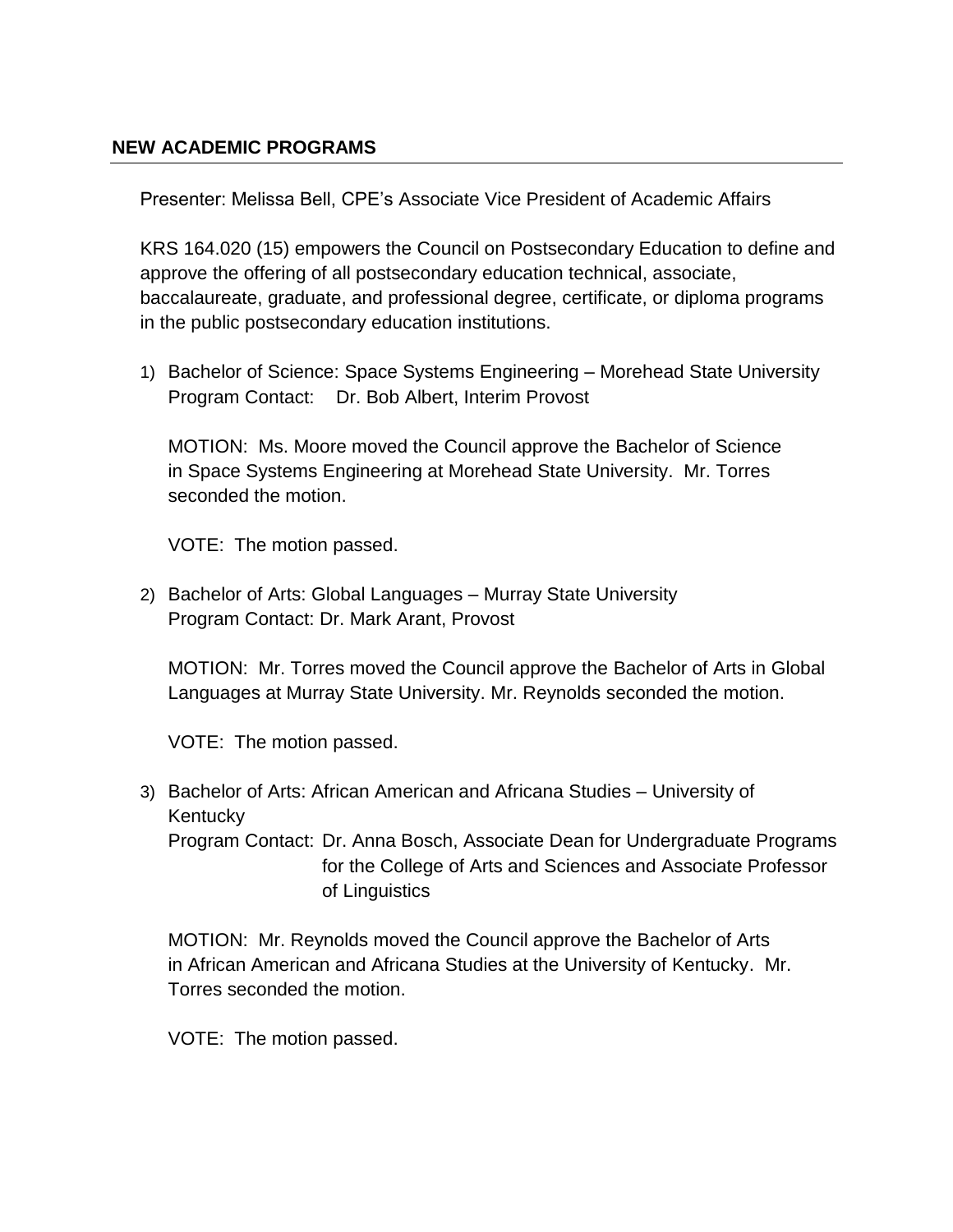4) Master of Science: Forensic Toxicology and Analytical Genetics – University of **Kentucky** Program Contact: Dr. David Orren, Associate Professor, College of Medicine

MOTION: Ms. Harper moved the Council approve the Master of Science in Forensic Toxicology and Analytical Genetics at the University of Kentucky. Dr. Staat seconded the motion.

VOTE: The motion passed.

## **COMMENTS FROM THE COMMISSIONER OF EDUCATION**

Presenter: Wayne Lewis, Kentucky Commissioner of Education

Commissioner Lewis discussed the continuing partnership between CPE and KDE to improve teacher preparation and teacher quality. He also discussed the continuing challenge of making sure students are college and/or career ready at graduation.

## **2018 REPORT OF KENTUCKY STATE UNIVERSITY'S MANAGEMENT IMPROVEMENT PLAN**

Presenter: M. Chris Brown, President at Kentucky State University

Council members were briefed on KSU's second annual submission of progress toward their Management and Improvement Plan, which was developed in collaboration with Council staff and approved by the Council in November of 2016. During the briefing, President Brown answered several questions regarding the optimal enrollment levels and the current admission requirements.

## **MOVING KENTUCKY INTO THE TOP TIER FOR TALENT**

Presenters: Dave Adkisson, President & CEO, KY Chamber of Commerce Aaron Thompson, President, CPE

Council members were briefed on Kentucky's new Business Education Roundtable and the Chamber's Kentucky Talent Pipeline Initiative. The Roundtable is comprised of leaders from business, education, community and workforce organizations and is driving an ambitious agenda to align education, workforce development, business and economic development. The group recently released *Striving to be Top Tier for*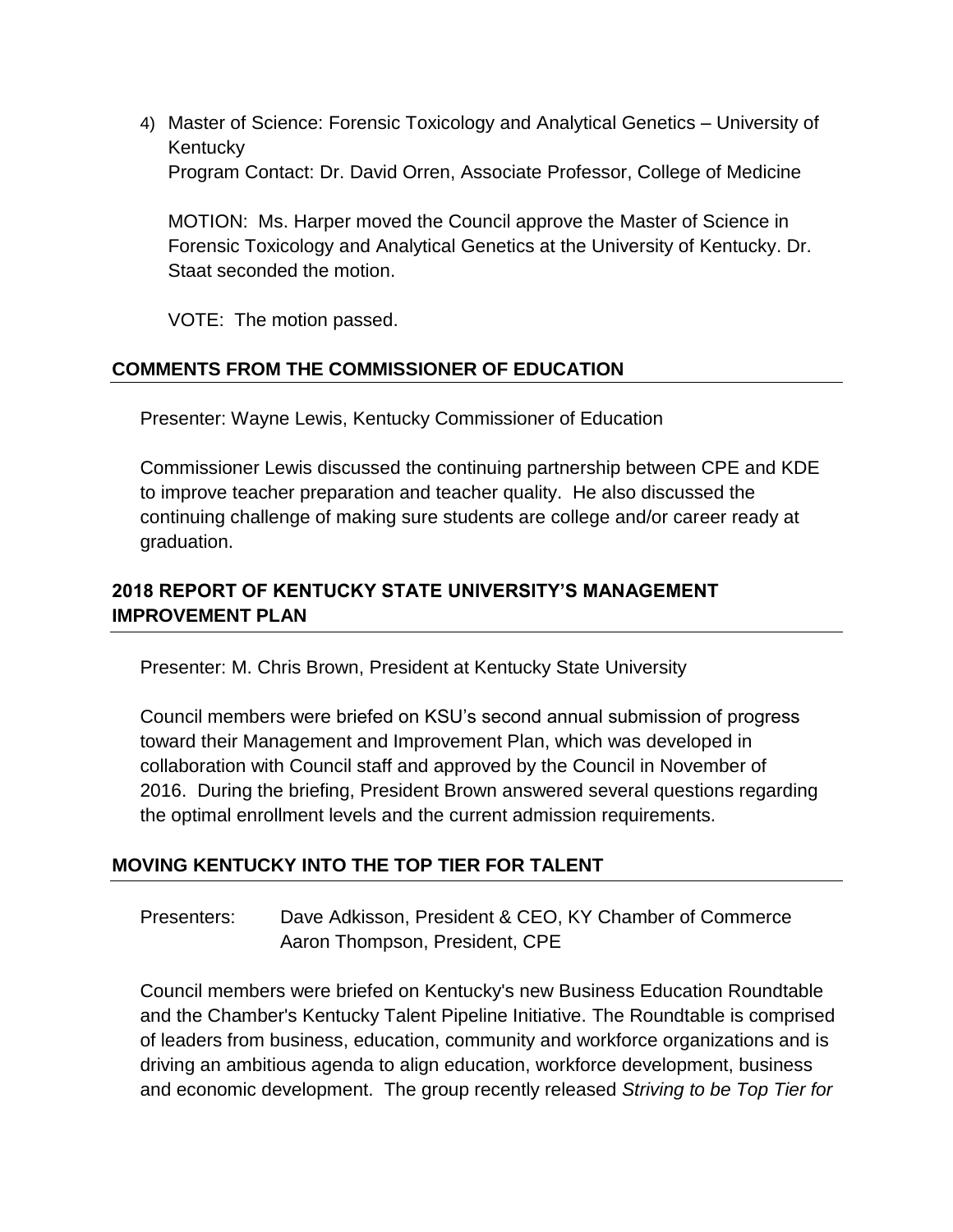*Talent: Average Isn't Good Enough*, a blueprint and recommendations to move Kentucky into the top tier of states in education attainment and workforce quality.

Mr. Adkisson answered several questions from the Council regarding the long-term viability of the strategic plan and how they plan to put emphasis on its work to ensure success, as well has how the Council can get involved in the promotion of the work.

# **2019 LEGISLATIVE SESSION UPDATE**

Presenters: Ron Carson, CPE's Senior Fellow and Legislative Liaison Travis Powell, CPE's Vice President and General Counsel

Mr. Carson briefed the Council on the key bills filed to-date during the 2019 Legislative Session that may affect postsecondary education. Mr. Powell provided an update on performance funding and pension issues for the regional universities.

# **EXPIRATION OF ADMINSTRATIVE REGULATIONS**

Presenter: Travis Powell, CPE's Vice President and General Counsel

House Bill 50, passed in the 2017 Regular Session, requires that action be taken on administrative regulations at least every seven (7) years or the regulation will be repealed. Action can be in the form of certification that the agency either intends to keep the regulation in effect "as is," or amend the regulation in the next 18 months. The first date of expiration is July 1, 2019 for regulations last adopted or amended on or before July 1, 2012.

Mr. Powell briefed the Council on seven regulations that will expire July 1, 2019 unless action is taken. Council staff will be reviewing them and present the recommendations at the April Council meeting.

## **REORGANIZATION OF KENTUCKY ADULT EDUCATION**

Presenter: Travis Powell, CPE's Vice President and General Counsel

On January 7, 2019, Governor Bevin signed Executive Order 2019-027. The order relocated the Kentucky Adult Education program from the Council on Postsecondary Education to the Office of Adult Education, housed within the Department of Workforce Investment, in the Education and Workforce Development Cabinet. Since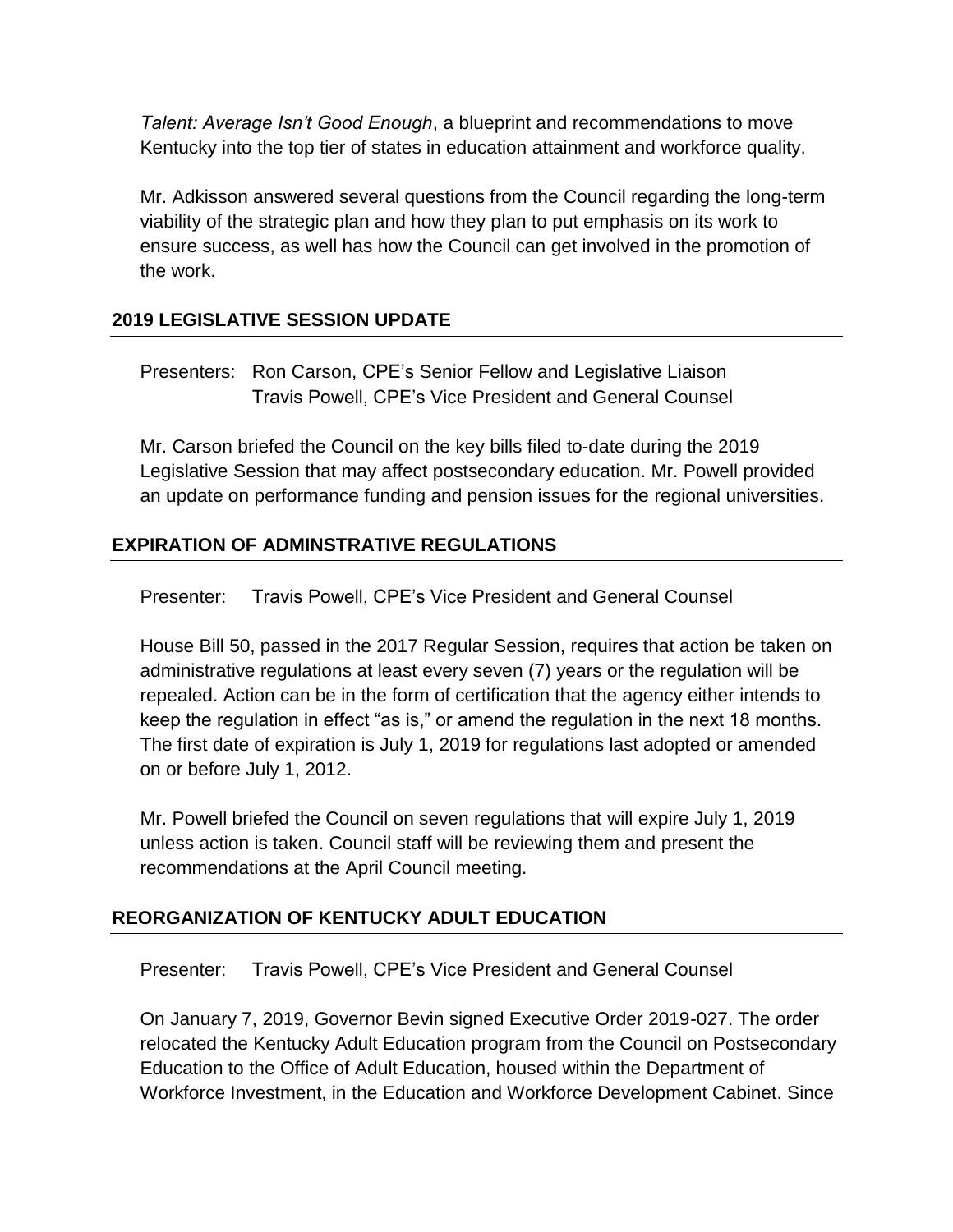that time, Council staff have collectively worked with the related cabinets and departments to make this transition as seamless as possible. Mr. Powell provided additional information on the order's effect on Council operations.

### **UPDATE FROM THE COMMITTEE ON EQUAL OPPORTUNITIES**

A written report was provided in the agenda book. Topics covered included the activities of the CEO meeting on January 28, 2019 and the Diversity Plan Report Review Process.

## **EXECUTIVE COMMITTEE REPORT**

Presenter: Sherrill Zimmerman, CPE's chair

At its November 16, 2018 meeting, the Council approved the two-year contract for Dr. Aaron Thompson as president of the Council on Postsecondary Education. The incentive plan portion of the contract was delegated to the executive committee for final negotiation and approval.

The CPE Executive Committee met on January 23, 2019 and January 31, 2019 and formally approved the incentive plan addendum on January 31.

## **REPORTS FROM THE INSTITUTIONS**

Reports from the institutions were provided in the agenda book.

## **NOMINATING COMMITTEE REPORT AND ELECTION OF THE 2019 CPE CHAIR AND VICE CHAIR**

Presenter: Donna Moore, Chair of the Nominating Committee

The Nominating Committee met on February 21, 2019 to discuss and recommend members to serve as chair and vice chair of the CPE for a one-year term from February 2019 through January 2020.

MOTION: Ms. Moore moved the Council elect Sherrill Zimmerman as chair of the Council and Ben Brandstetter as vice chair of the Council. Mr. Reynolds seconded the motion.

VOTE: The motion passed.